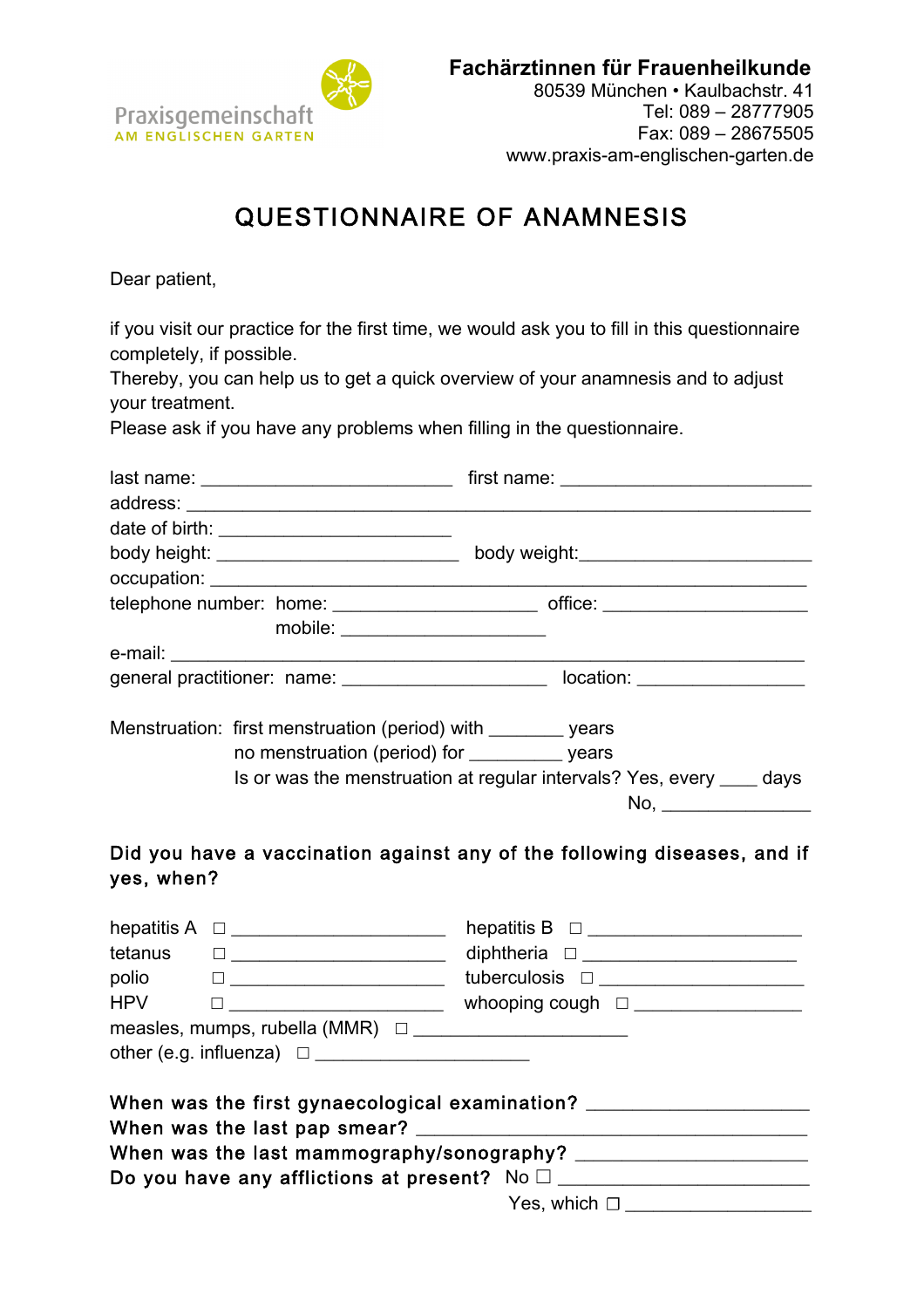## Contraceptive methods that have been used as yet:

Methods: pill, patch, intravaginal ring, coil, three-month injection, spaying, condom, etc.

| method | from | until |
|--------|------|-------|
|        |      |       |
|        |      |       |
|        |      |       |

#### Specific ailment:

| ailment (e.g. high blood pressure, diabetes, cardiac-, hepatic-, renal disease) |  |
|---------------------------------------------------------------------------------|--|
|                                                                                 |  |
|                                                                                 |  |
|                                                                                 |  |
|                                                                                 |  |

# Serious ailments in the family:

| degree of kinship (e.g. | Ailment (cancer, high blood pressure, diabetes,     |
|-------------------------|-----------------------------------------------------|
| mother, brother)        | bleeding disorder/coagulopathy, hereditary disease) |
|                         |                                                     |
|                         |                                                     |
|                         |                                                     |

## General surgeries (e.g. appendix):

| $\sim$<br>date | kind of procedure |
|----------------|-------------------|
|                |                   |
|                |                   |
|                |                   |

# Gynaecological surgeries:

| date | kind of procedure |
|------|-------------------|
|      |                   |
|      |                   |
|      |                   |

#### Deliveries:

| date | kind of birth<br>(spontaneous,<br>Caesarean, ventouse,<br>obstetric forceps) | Weight at birth | complications |
|------|------------------------------------------------------------------------------|-----------------|---------------|
|      |                                                                              |                 |               |
|      |                                                                              |                 |               |
|      |                                                                              |                 |               |